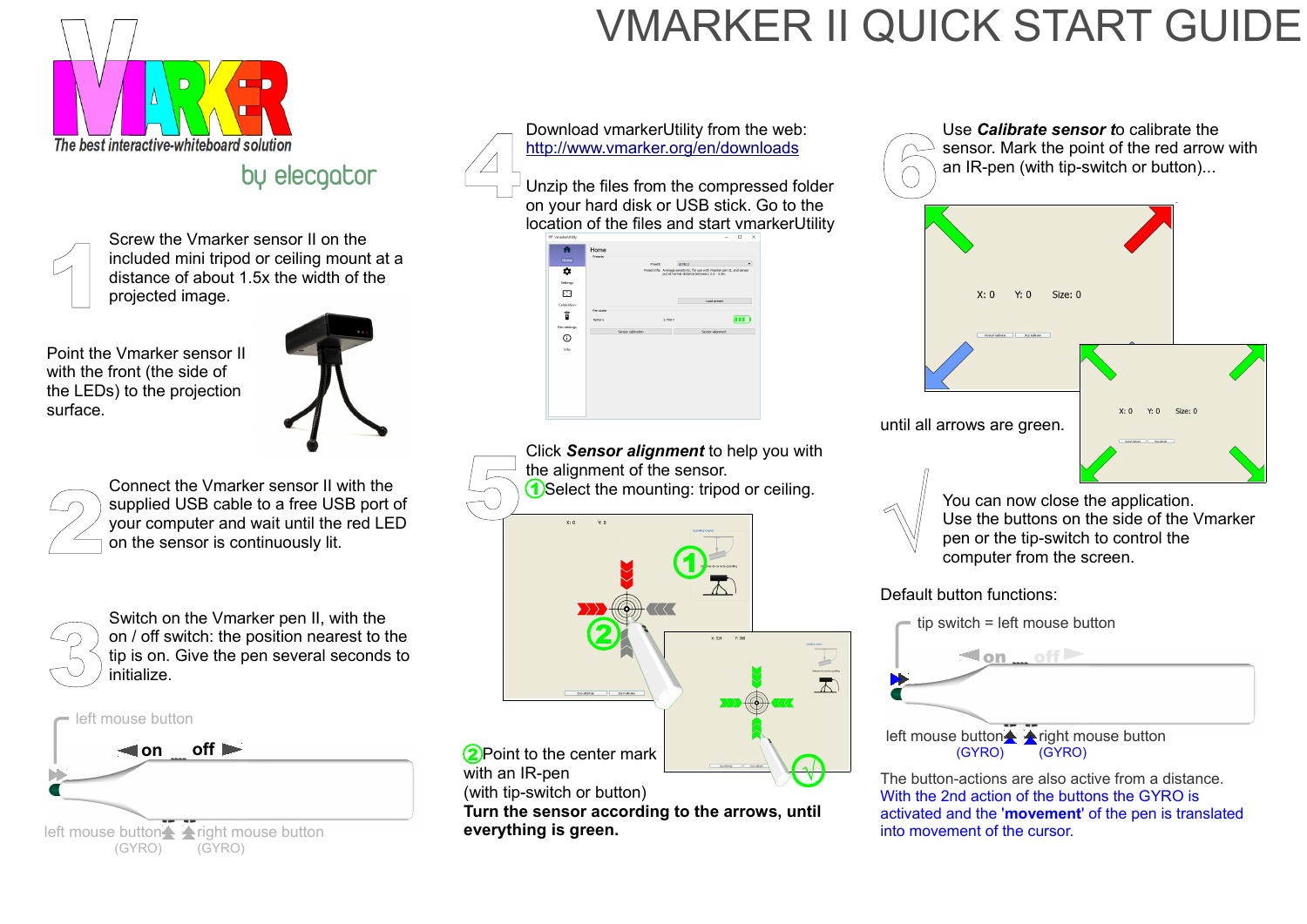Schroef de Vmarker sensor II op het ministatief of de plafondbeugel op een afstand van ca1.5x de breedte van het geprojecteerde beeld.

Sluit de de Vmarker sensor II met de meegeleverde USB-kabel aan op een vrije USB poort van je computer en wacht tot de rode-LED op de sensor continue brandt. Sluit de de Vmarker sensor II met de<br>
meegeleverde USB-kabel aan op een vrije<br>
USB poort van je computer en wacht tot de<br>
rode-LED op de sensor continue brandt.

Richt de Vmarker IR-sensor USB met de voorkant (de kant van de LED's) naar het projectievlak.





Start *Sensor uitlijnhulp* om de sensor uit te lijnen. 1) Kies je opstelling: statief of plafond.

 $x \cdot n$  $\vee$  0  $\overline{\mathbf{1}}$ 2  $V_1$  one.

Je zet de Vmarker pen II aan met de aan/uit schakelaar: schakelaar naar de tip is aan.

> 2Duid met de IR-pen het midden van het scherm aan, (met de tip schakelaar of drukknop.)

Geeft de pen enkele seconden om op te starten.

Download vmarkerUtility van de website: <http://www.vmarker.be/nl/downloads>

vmarkerUtility

| <b>MA:</b> VmarkerUtility |                |                    |         |                                                                           |                  | $\Box$ | $\times$ |
|---------------------------|----------------|--------------------|---------|---------------------------------------------------------------------------|------------------|--------|----------|
|                           | Home           |                    |         |                                                                           |                  |        |          |
|                           | Presets        |                    |         |                                                                           |                  |        |          |
| [Home]                    |                | Preset:            |         | LEVEL3                                                                    |                  |        | ٠        |
|                           |                |                    |         | Preset info: Average sensitivity, for use with Vmarker pen II, and sensor |                  |        |          |
| o                         |                |                    |         | put at normal distance between; 2.5 - 3.5m.                               |                  |        |          |
| <b>Settings</b>           |                |                    |         |                                                                           |                  |        |          |
|                           |                |                    |         |                                                                           |                  |        |          |
| 囨                         |                |                    |         |                                                                           |                  |        |          |
|                           |                |                    |         |                                                                           | Load preset      |        |          |
| Calibration               | Pen state      |                    |         |                                                                           |                  |        |          |
| â                         |                |                    |         |                                                                           |                  |        |          |
|                           | <b>Battery</b> |                    | 2.799 V |                                                                           |                  | m      |          |
| Pen settings              |                |                    |         |                                                                           |                  |        |          |
|                           |                | Sensor calibration |         |                                                                           | Sensor alignment |        |          |
| ÷                         |                |                    |         |                                                                           |                  |        |          |
| Info                      |                |                    |         |                                                                           |                  |        |          |
|                           |                |                    |         |                                                                           |                  |        |          |
|                           |                |                    |         |                                                                           |                  |        |          |
|                           |                |                    |         |                                                                           |                  |        |          |
|                           |                |                    |         |                                                                           |                  |        |          |
|                           |                |                    |         |                                                                           |                  |        |          |
|                           |                |                    |         |                                                                           |                  |        |          |
|                           |                |                    |         |                                                                           |                  |        |          |

linkermuisknopA Arechtermuisknop (GYRO)

Draai de sensor volgens de pijlen, tot alles groen is.

Pak het ZIP-bestand uit op je harde-schijf of USB-stick. Ga naar de locatie waar je de bestanden geplaatst hebt, en start 4

> Je kan de applicatie nu afsluiten. Met de drukknoppen aan de zijkant of met de tip schakelaar kan je nu de computer aan het scherm bedienen



De standaard functies van de pen:

De drukknop acties zijn ook actief van op afstand. Met de 2<sup>e</sup> actie van de drukknoppen activeer je de GYRO en wordt de '*beweging*' van de pen vertaalt in beweging van de cursor.



## VMARKER II SNELSTARTGIDS

by elecgator











√



(GYRO)

tip schakelaar = linkermuisknop

**on off**